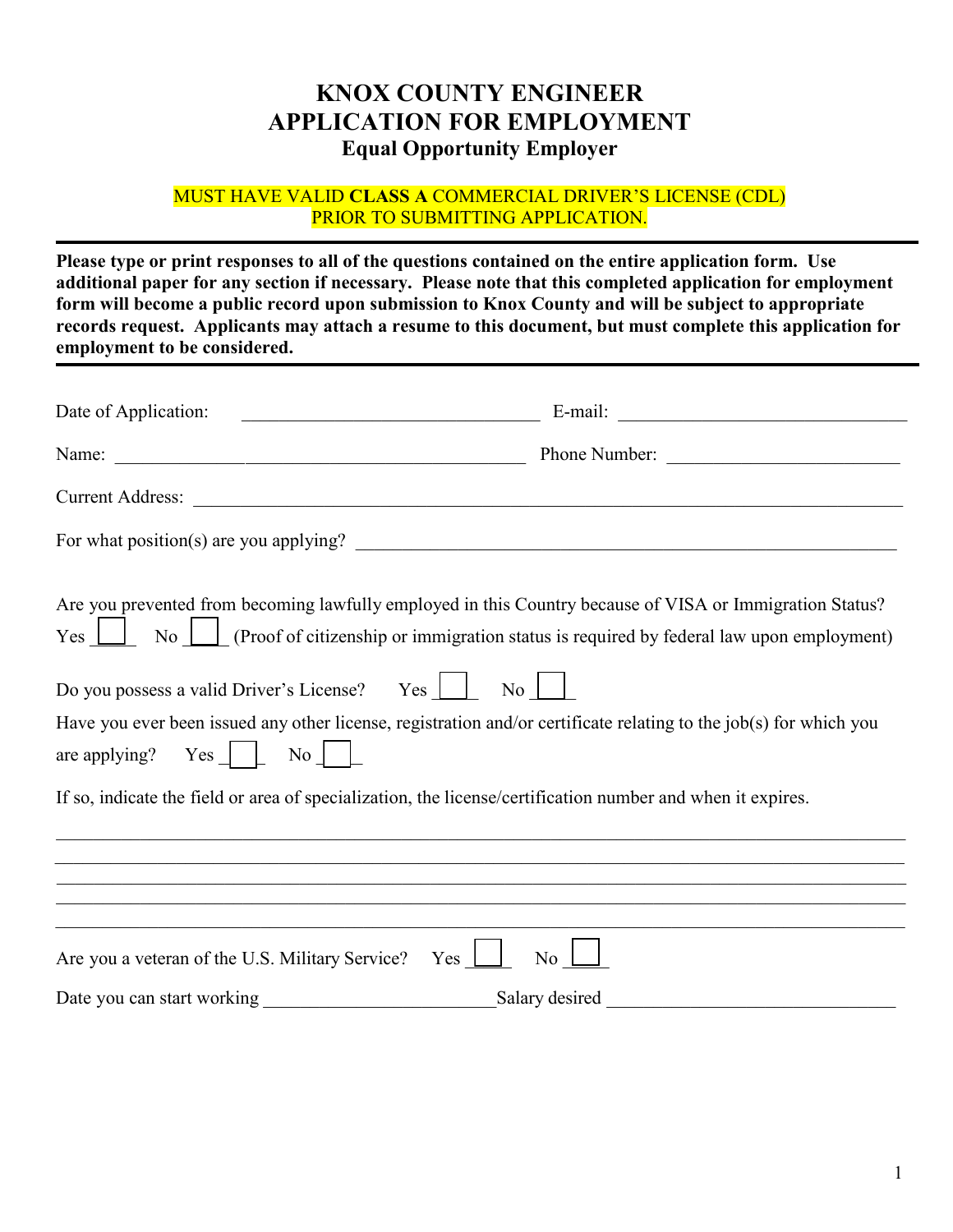| Do you have any commitments (i.e., second job, school, etc.) which might interfere with or adversely affect your |
|------------------------------------------------------------------------------------------------------------------|
| employment should you be selected? $Yes$ $\boxed{\ }$ No $\boxed{\ }$                                            |
| If yes, please explain:                                                                                          |
|                                                                                                                  |
| Are you currently employed? Yes $\Box$ No $\Box$                                                                 |
| If yes, may we contact your present employer? Yes $\boxed{\phantom{1}}$ No                                       |

Contact Name & phone \_\_\_\_\_\_\_\_\_\_\_\_\_\_\_\_\_\_\_\_\_\_\_\_\_\_\_\_\_\_\_\_\_\_\_\_\_\_\_\_\_\_\_\_\_\_\_\_\_\_\_\_\_\_\_\_\_\_\_\_\_\_\_\_\_\_\_\_\_

If we cannot inquire of your present employer, please explain why:

### **\*\*\*REQUIRED – CLASS A COMMERCIAL DRIVER'S LICENSE (CDL) WITH TANKER ENDORSEMENT\*\*\***

| Do you possess a valid Class A Commercial Driver's License? | Yes                               | No                                                |
|-------------------------------------------------------------|-----------------------------------|---------------------------------------------------|
| Do you possess any endorsements?                            | Hazmat<br>Tanker<br>Tanker/Hazmat | Double/Triple Trailers<br>Passenger<br>School Bus |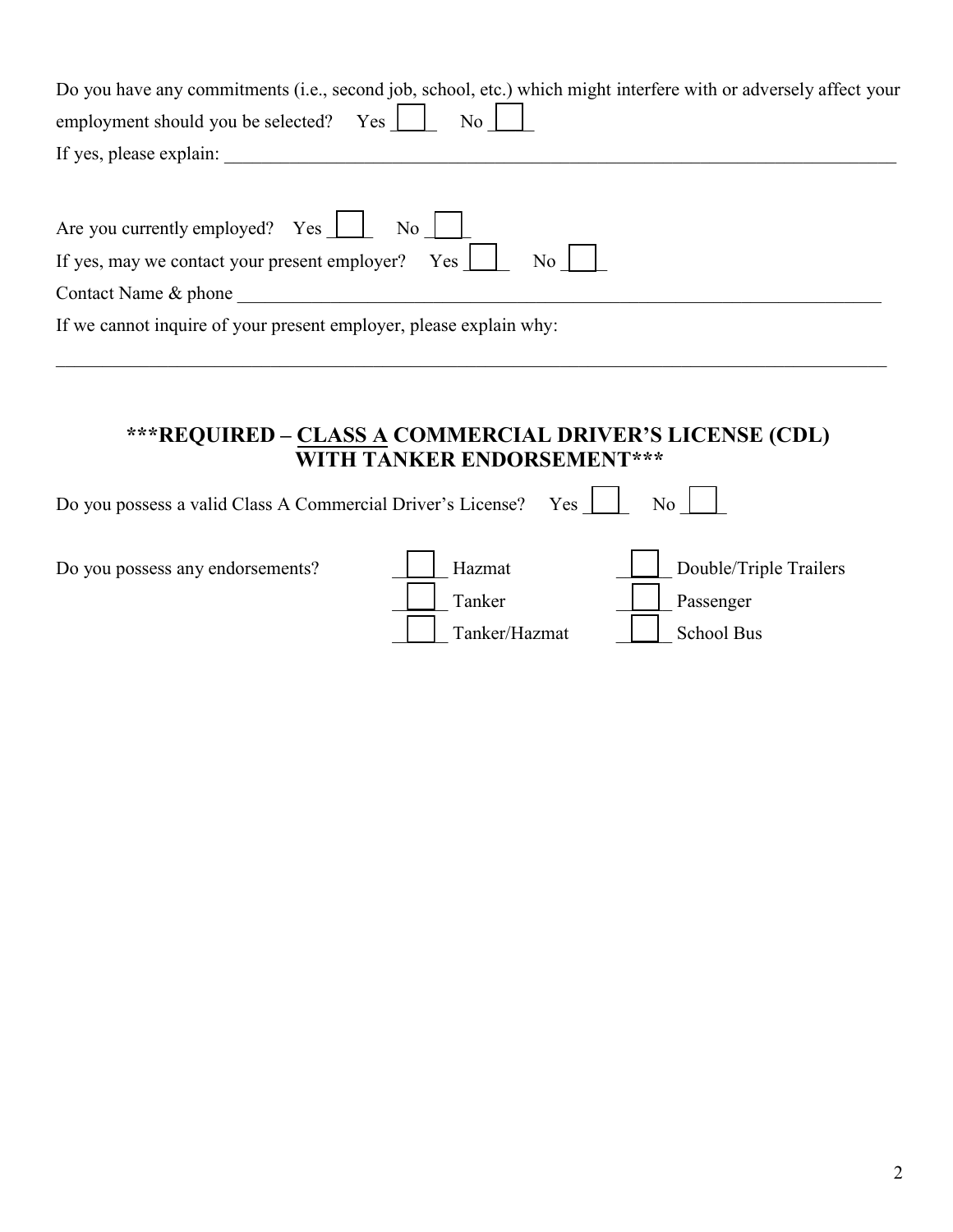#### **EMPLOYMENT HISTORY AND WORK EXPERIENCE**

**In this section, list all employment history and work experience in date order, including military experience. Begin with your current employer. Failure to include all employment may be grounds for disqualification. Use additional paper if necessary.**

| Date: Month & Year | Name & Address of Employer                                                                                                                                                                                                           | Position | Reason for Leaving |
|--------------------|--------------------------------------------------------------------------------------------------------------------------------------------------------------------------------------------------------------------------------------|----------|--------------------|
| From               |                                                                                                                                                                                                                                      |          |                    |
| To                 |                                                                                                                                                                                                                                      |          |                    |
|                    | Salary <u>and the salary and the salary and the salary and the salary and the salary and the salary and the salary and the salary and the salary and the salary and the salary and the salary and the salary and the salary and </u> |          |                    |
| From               | <u> Alexandro (Alexandro Alexandro Alexandro Alexandro Alexandro Alexandro Alexandro Alexandro Alexandro Alexandro </u>                                                                                                              |          |                    |
| To                 |                                                                                                                                                                                                                                      |          |                    |
|                    |                                                                                                                                                                                                                                      |          |                    |
| From               | <u> Alexandro de Alexandro de Alexandro de Alexandro de Alexandro de Alexandro de Alexandro de Alexandro de Alex</u>                                                                                                                 |          |                    |
| To                 |                                                                                                                                                                                                                                      |          |                    |
| Salary             | <u> Alexandro de Alexandro de Santa Constantino de Alexandro de Alexandro de Alexandro de Alexandro de Alexandro </u>                                                                                                                |          |                    |

### **EDUCATION AND TRAINING**

**This section is intended to give the employer information about the education and training that the applicant has completed, and to demonstrate the skills, knowledge, and abilities of the applicant to perform the job duties of the position. Use additional paper if necessary.**

| School                                 | Name & Location | Did you Graduate?                 | Subjects Studied |
|----------------------------------------|-----------------|-----------------------------------|------------------|
| High School:                           |                 | $Yes \mid No \mid$                |                  |
| Trade, Business,<br>or Tech School:    |                 | $Yes \perp No \perp$              |                  |
| College:                               |                 | $Yes \mid \neg No \mid \neg \neg$ |                  |
| Other Special Study/<br>Research Work: |                 | Yes<br>$\vert$ No $\vert$         |                  |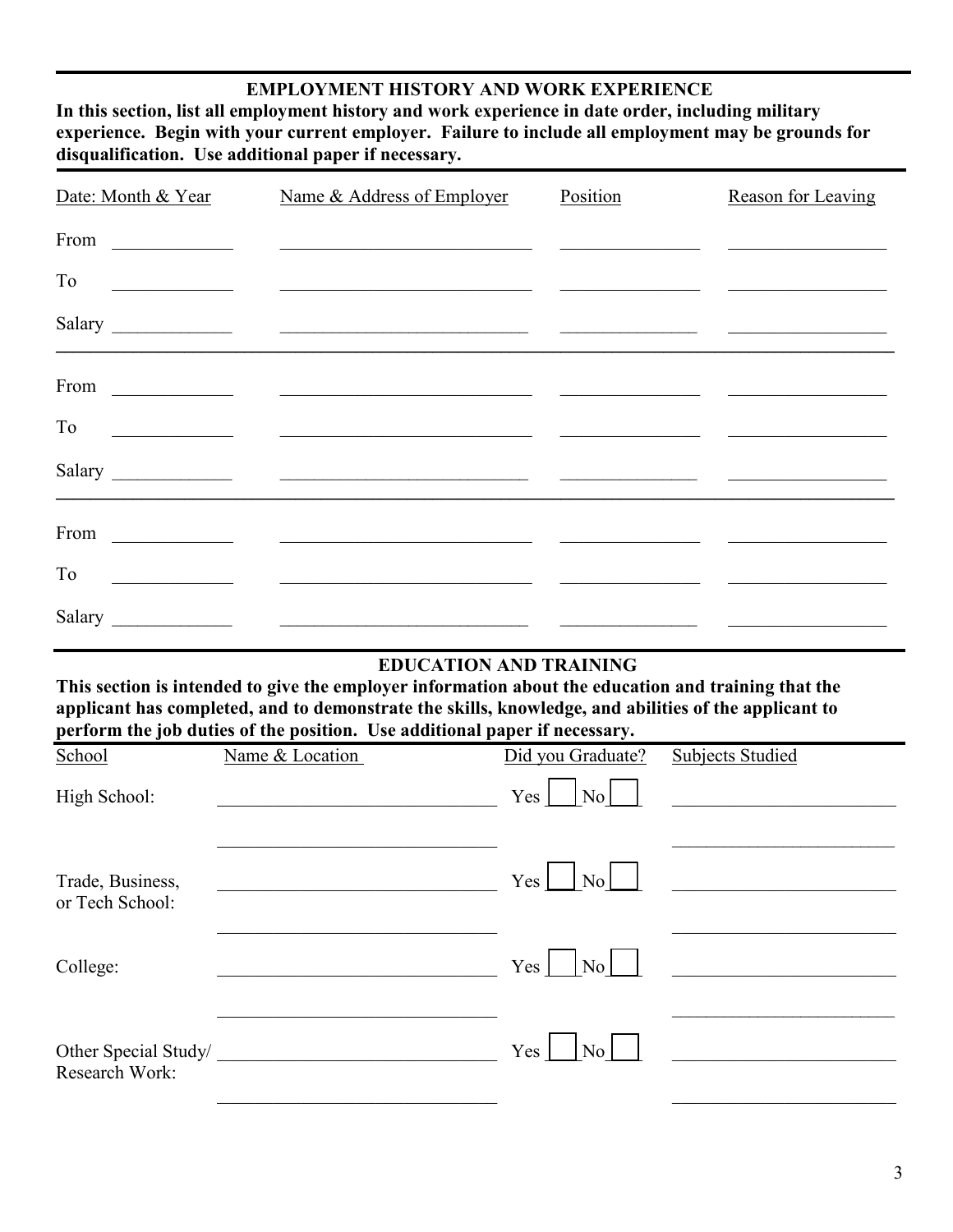### **REFERENCES** Please list the names of three persons not related to you whom you have known at least one year.

| Name | Address & Phone Number | Relationship & Years Acquainted |
|------|------------------------|---------------------------------|
| 1.   |                        |                                 |
|      |                        |                                 |
| 2.   |                        |                                 |
|      |                        |                                 |
| 3.   |                        |                                 |
|      |                        |                                 |

Please use the following space to provide any further information on training, education, certifications, skills, abilities, hobbies, volunteer work, etc., that you possess or have experienced that may be helpful in the evaluation of your application. Include special equipment and machines you can operate, name of computer software in which you have skill, and/or other relevant skills and abilities.

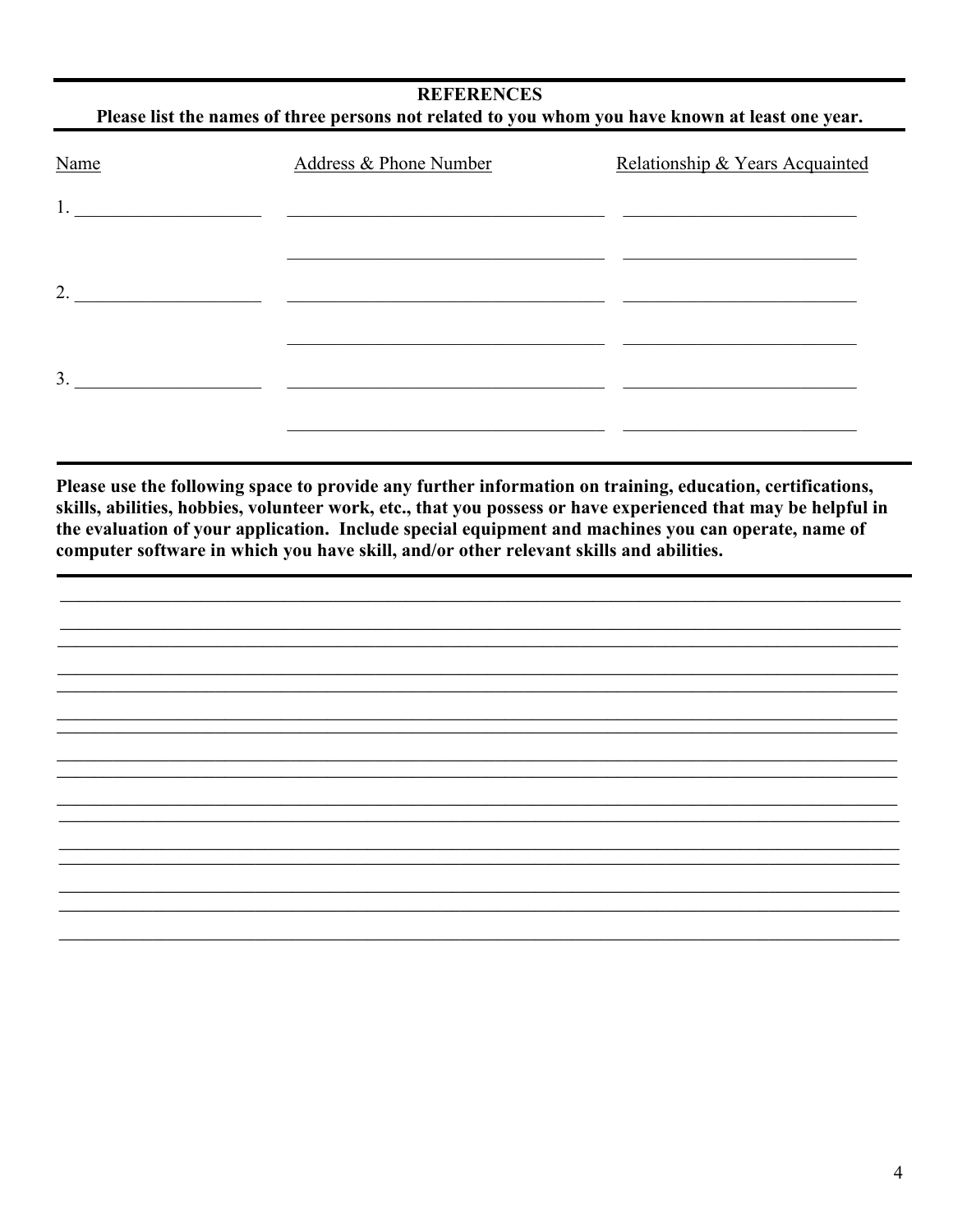**Please read each of the following paragraphs carefully. Indicate your understanding of, and consent to, the contents and conditions of each paragraph by placing your initials at the end of each paragraph. If you have any questions regarding these paragraphs, contact the employer before initialing the paragraph.**

## **APPLICANT'S CERTIFICATION AND AGREEMENT Please Read This Statement Carefully**

- 1. I understand and accept that, depending upon the position for which I am applying, if I am employee by Knox County, my employment may be for no definite period of time and I may be terminated, with or without cause or notice at any time, at the opinion of either Knox County, or myself. I understand that no representative of Knox County, other than an Appointing Authority, has any authority to enter into any agreement or to make any agreement with me contrary to the foregoing, except that an Appointing Authority of Knox County may do so in writing under specific limited circumstances. Initials:
- 2. I understand and accept that, if I am selected for employment, my initial and continued employment may be conditioned upon my passing any medical examination that the employer deems necessary to determine whether I can physically perform the essential functions of the position, with reasonable accommodation when necessary. I understand and accept that this may include drug, alcohol, or substance abuse testing. Initials: Initials:
- 3. If employed, I understand and accept that, depending on the department in which I am applying for employment, I may be required to work evening or night shifts including weekends, be on call, and/or work mandatory overtime hours. I also understand and accept that I am required to abide by all rules and regulations of the Knox County Appointing Authority. Initials:
- 4. I understand and accept that if any information required in this application is found to be falsified or intentionally excluded, my application may be disqualified from further consideration. I further understand and accept that if I am employed by a Knox County Appointing Authority, I may be subject to disciplinary action, including termination, if any information required by this application has been falsified or intentionally excluded. Initials:
- 5. I understand and accept that the employer requires a high degree of integrity and confidentiality of its employees. I understand that the employer may use screening procedures to evaluate my qualifications and suitability for employment, including but not limited to interviews, criminal record checks, driving record checks, polygraph examination, written testing, reference checks, background investigations, psychological evaluations, and drug testing. I also acknowledge that I may be subject to other screening procedures not specifically listed above, and are a prerequisite to my appointment. Initials:
- 6. I hereby authorize the employers, schools, and personal references named in this application to provide information regarding me to the employer. I further authorize the release of personal, academic, and other records to the employer. Initials: